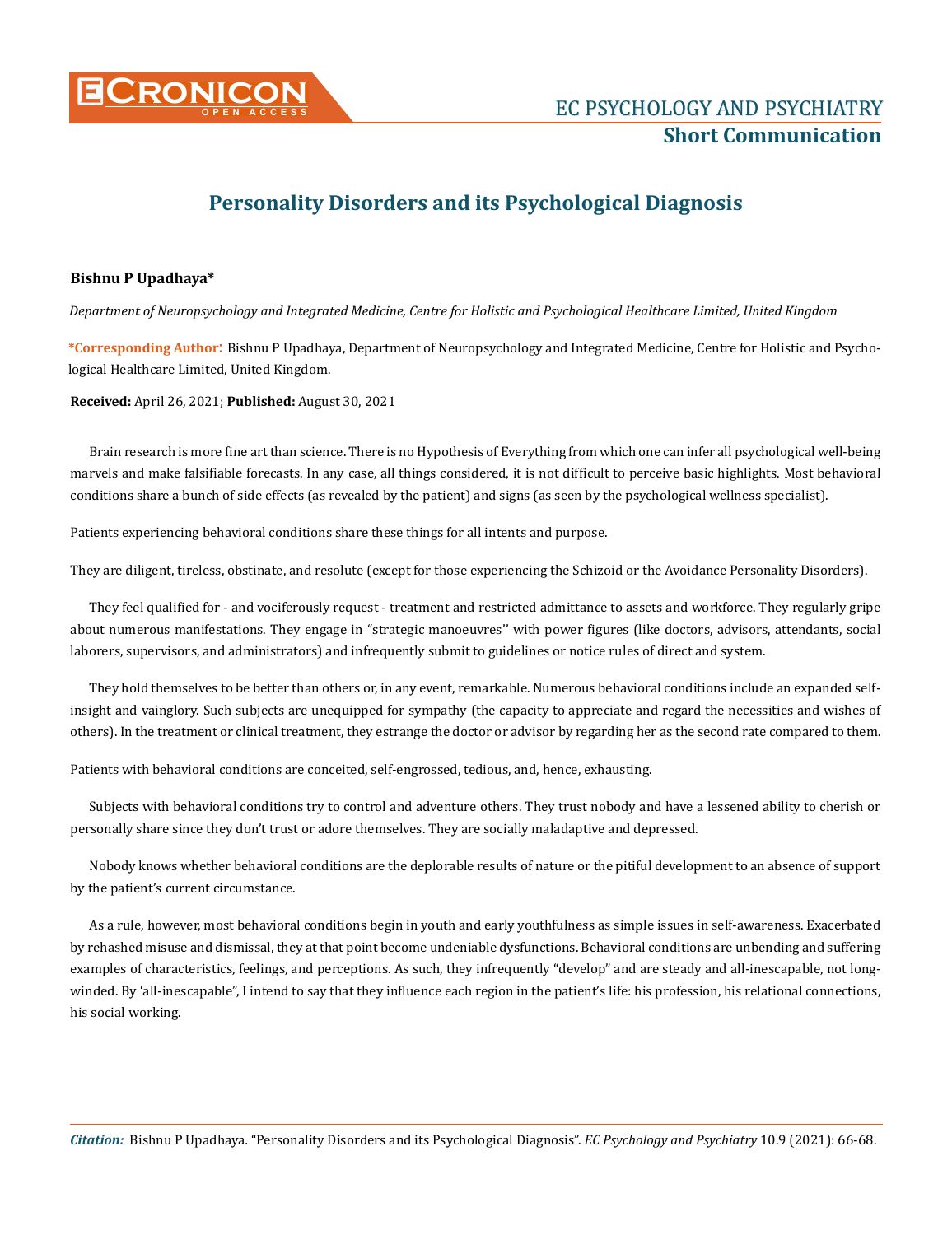Behavioral conditions cause misery and are normally comorbid with state of mind and nervousness problems. Most patients have a sense of self dystonic (aside from narcissists and mental cases). They despise and loathe what their identity is the way they act, and the malevolent and ruinous impacts they have on their closest and dearest. All things considered, behavioral conditions are guard instruments writ huge. Consequently, hardly any patients with behavioral conditions are mindful or fit for life-changing reflective bits of knowledge.

Patients with behavioral conditions normally experience the ill effects of a large group of other mental issues (model: burdensome ailments, or fixations impulses). They are exhausted by the need to reign in their foolish and reckless driving forces.

Patients with behavioral conditions have alloplastic guards and an outer locus of control. As such: as opposed to acknowledging obligation regarding the outcomes of their activities, they will in general censure others or the rest of the world for their disaster, disappointments, and conditions. Therefore, they fall prey to distrustful persecutory dreams and nerves. At the point when focused, they attempt to acquire (genuine or nonexistent) dangers by changing the principles of the game, presenting new factors, or by attempting to control their current circumstance to adjust to their necessities. They view everybody and everything as simple instruments of delight.

Patients with Cluster B behavioral conditions (Narcissistic, Antisocial, Borderline, and Histrionic) are for the most part conscience syntonic, even though they are confronted with imposing character and social shortages, enthusiastic insufficiencies and lability, and overwhelmingly squandered lives and wasted possibilities. Such patients do not, all in all, discover their character characteristics or conduct frightful, unsuitable, offensive, or outsider to themselves.

There is a reasonable differentiation between patients with behavioral conditions and patients with psychoses (schizophrenia-neurosis and so forth). Instead of the last mentioned, the previous has no pipedreams, hallucinations, or thought problems. At the limit, subjects who experience the ill effects of Borderline Personality Disorder experience brief maniacal "micro episodes", for the most part during treatment. Patients with behavioral conditions are additionally completely situated, with clear detects (sensorium), great memory, and an acceptable general asset of information.

## **Diagnosing personality disorders**

Character attributes are suffering, generally inflexible examples of conduct, thinking (perception), and emoting communicated in an assortment of conditions and circumstances and for the duration of one's life (commonly from early pre-adulthood ahead). Some character attributes are destructive to both oneself and to other people. These are the broken attributes. Regularly they cause uneasiness and the individual bearing these attributes is troubled and self-basic. This is called conscience dystonic. On different occasions, even the most malicious character attributes are cheerfully embraced and surprisingly displayed by the patient. This is classified as "conscious syntonic".

The Diagnostic and Statistical Manual (DSM) depicts different ideal "models" of behavioral conditions. It gives arrangements of sevento-nine-character attributes for each issue. These are classified "indicative standards". At whatever point five of these measures are met, a certified psychological wellness diagnostician can securely analyze the presence of a behavioral condition.

## Yet, significant provisos apply.

No two individuals are similar. Indeed, even subjects experiencing a similar behavioral condition can be completely different to the extent their experiences, real lead, internal world, character, social associations, and personality go.

Diagnosing the presence of a character characteristic (applying the analytic models) is a craftsmanship, not a science. Assessing somebody's lead, evaluating the patient's psychological and enthusiastic scene, and crediting inspiration to the person in question, involves

67